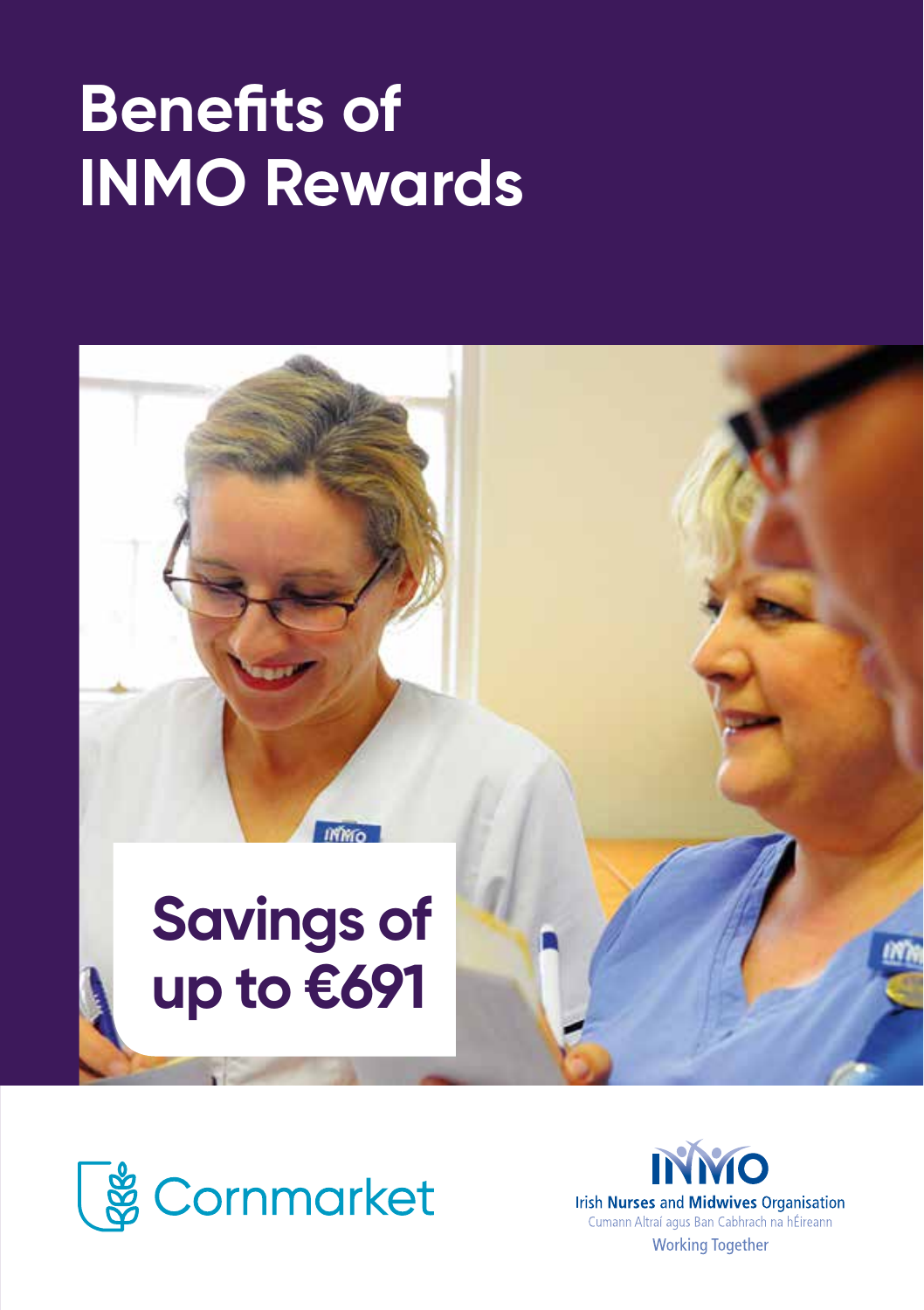# **Benefits of joining INMO Rewards!**

Supported by Cornmarket

## **9 months FREE Income Protection worth €506!\***

Apply to join the INMO Income Protection Scheme within 3 months of joining INMO Rewards to avail of this free offer. Benefits include:

- A regular income of up to 75% of your salary if you can't work due to illness or injury (less any other income e.g. half pay, Ill Health Early Retirement Pension, Temporary Rehabilitation Remuneration, State Illness Benefit to which you may be entitled).
- Death Benefit of typically twice your annual salary.
- A once-off lump sum of 25% of salary if you suffer a 'Specified Illness', e.g. cancer, multiple sclerosis.\*\*

This offer is not available to existing members of any Salary/ Income Protection Scheme



administered by Cornmarket.

## **€80 off Car Insurance!**

You or your spouse/partner can get an additional €80 off an already great rate if you are a new Cornmarket Car Insurance customer. Choose from 3 levels of cover with great benefits such as:

- 24-hour Breakdown Rescue & Drive-way Assistance
- Comprehensive driving of other cars
- No Claims Discount protection (2 unlimited claims in a 3 year period)
- €50 discount for existing Cornmarket Car Insurance customers who join INMO Rewards (available at the next renewal date).

Discounts are subject to a minimum premium of €334.65.



You must request a quote within 1 year of joining INMO Rewards.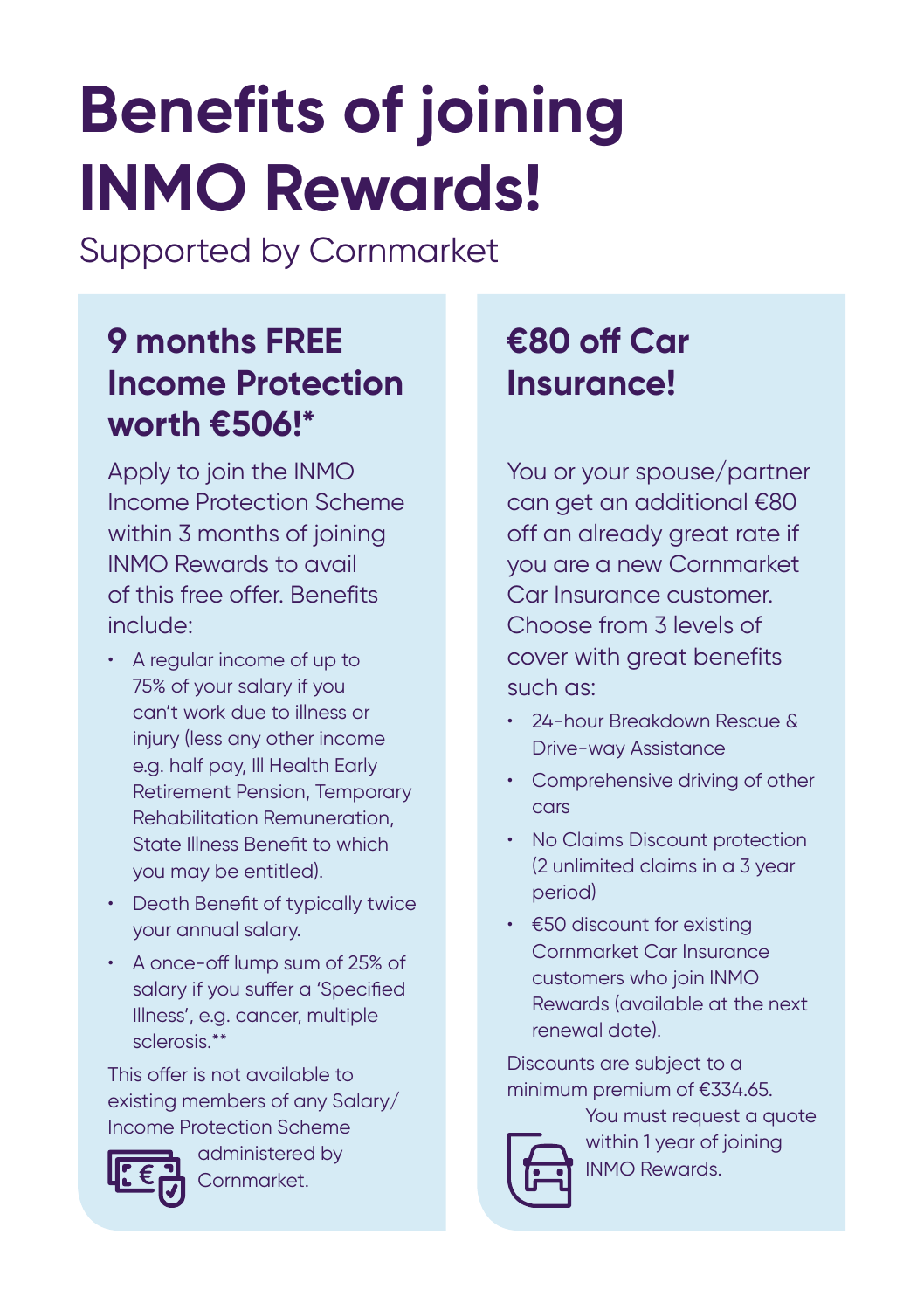### **€75 off Health Insurance!**

As the largest Health Insurance broker in Ireland, in one phone call we:

- Compare the plans from all the insurers on the market
- Advise you on how to avoid or minimise loading charges
- Could save you hundreds of Euro, without compromising your cover.

Please note: this discount will be applied by waiving our administration fee.

## **Lowest price Life Insurance on the market PLUS a 5% discount!**

You could save money by reviewing your Life Cover. We will:

- Compare 6 Life Insurance Companies in one place to find you the best cover at the best price
- Pricematch Guarantee so you get the lowest price on the policies we quote
- Offer an additional 5% discount (where the premium is more than €15 per month).

Lowest Pricematch offer is €13.13 per month for Mortgage Protection Plans and €15.00 per month for Level Term Plans.

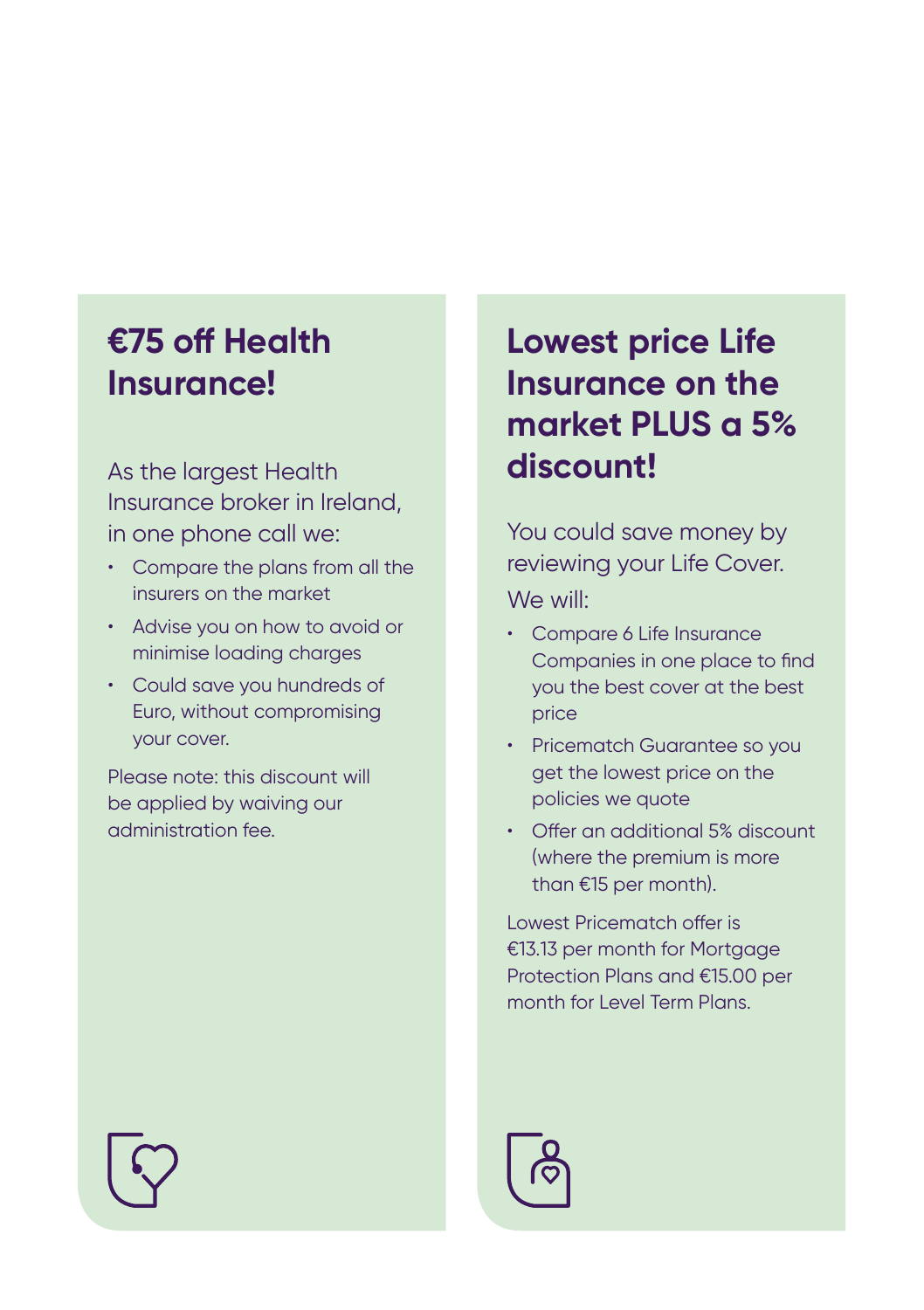#### Visit **cornmarket.ie**

#### **Tax Return Service (no refund, no fee)**

As a new INMO member you could be due a tax refund if you have changed jobs, returned from abroad or simply had a previous part-time job.

- 89% of PAYE employees overpay tax every year\*\*\*
- The average tax refund was €1,200 for PAYE Public Sector employees in 2016 – many were nurses & midwives\*\*\*
- To date, our team has claimed back over €40 million on behalf of Public Sector employees.\*\*\*
- On your first year anniversary of joining INMO Rewards, we will contact you about this service. If you would like us to claim a refund on your behalf, a fee of €45 plus 15% of your refund will apply – subject to a minimum refund of €51.75 (offer available to PAYE income earners who do not have any other income and are not existing members of Cornmarket's Tax Return Service).



For full terms and conditions, visit cornmarket.ie/inmo-rewards-terms. Offers are effective from 01/06/17, subject to change and are only available through certain Schemes. You must sign up to Rewards within 3 months of joining the INMO. Only one discount can be used with each eligible proposal. You can only avail of a Rewards Programme once through Cornmarket. Discounts must be requested at quotation stage and cannot be issued retrospectively. You must request a quote within on year of joining INMO Rewards for car, home and health insurance and these must be requested over the phone. Income Protection: Terms & conditions apply. Benefits are subject to acceptance of a claim. \*Savings based on an INMO member earning a salary of €35,000. Free cover starts from the date you are accepted into the Scheme. \*\*Please contact Cornmarket for the policy definition of each illness and its pre-existing conditions. You must request a quote within 1 year of joining for car, home and health offers. Car Insurance: Discounts are only available to INMO Rewards members taking out Car Insurance through Cornmarket's Nurses & Midwives' Car Insurance Scheme underwritten by Aviva Insurance Limited. €80 discount is made up of €50 off plus an extra 10% off your premium. Tax Return Service is available one year after joining. \*\*\*Source: Cornmarket Retail customer statistics, 2016. Cornmarket's Tax Return Service is not a regulated financial product and is part of Cornmarket Retail Trading Ltd, a wholly-owned subsidiary of Cornmarket Group Financial Services Ltd.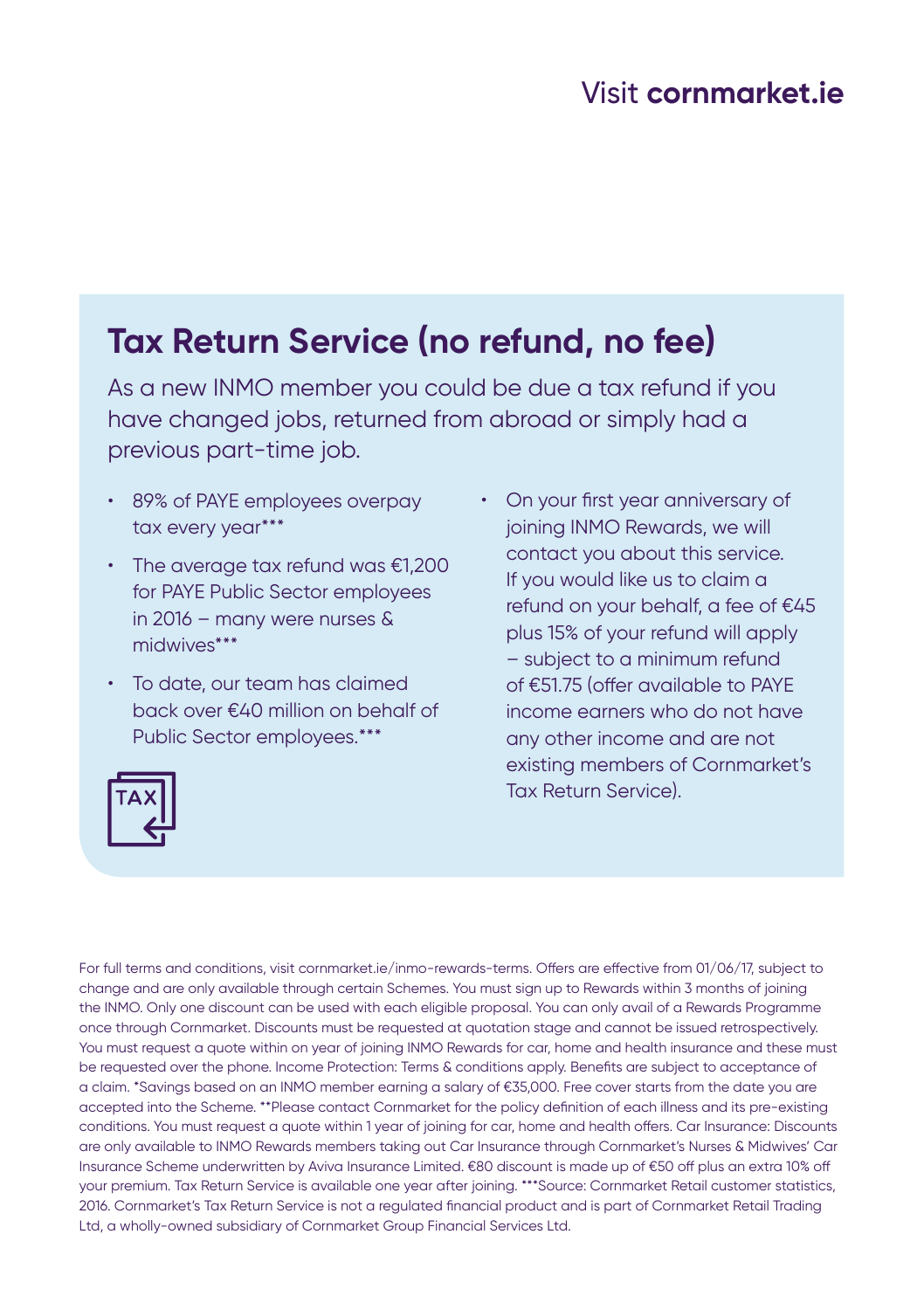## **Benefits of joining INMO Rewards!**

### **€30 off Home Insurance**

You or your spouse/partner can avail of this discount plus great benefits including:

- 24-hour, 365 days-a-year emergency HomeRescue Service
- Cover for theft inside the home
- The option to cover loss/theft of items outside the home (e.g. Smartphones, iPads and Tablets)

Discount is based on the minimum premium of €279.92. You must request a quote within 1 year of joining INMO Rewards.

Only available to new Cornmarket Home Insurance Customers who are INMO Rewards members taking out an Aviva home insurance policy through Cornmarket. Entry criteria, terms & conditions apply.



#### Visit **cornmarket.ie**